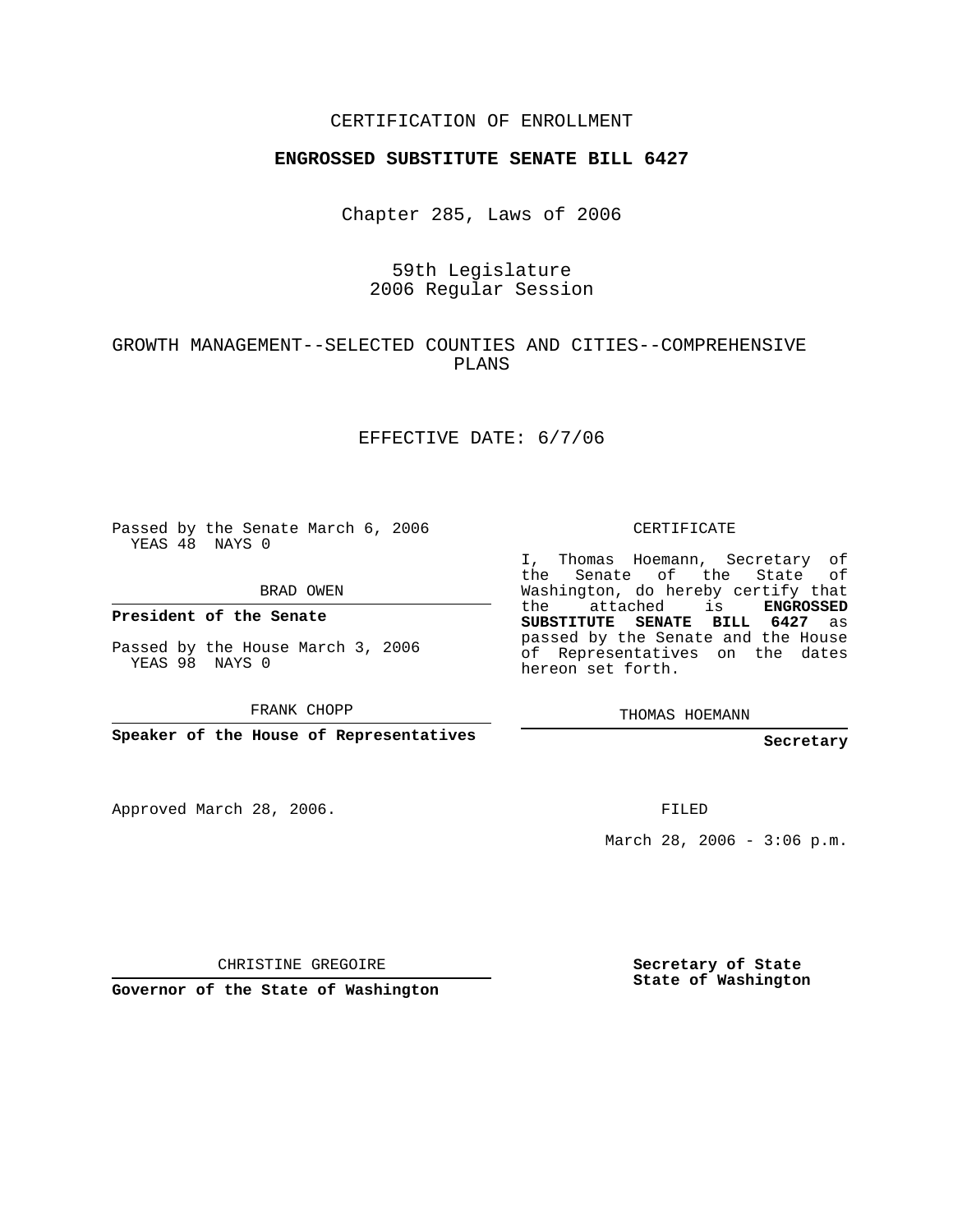# **ENGROSSED SUBSTITUTE SENATE BILL 6427** \_\_\_\_\_\_\_\_\_\_\_\_\_\_\_\_\_\_\_\_\_\_\_\_\_\_\_\_\_\_\_\_\_\_\_\_\_\_\_\_\_\_\_\_\_

\_\_\_\_\_\_\_\_\_\_\_\_\_\_\_\_\_\_\_\_\_\_\_\_\_\_\_\_\_\_\_\_\_\_\_\_\_\_\_\_\_\_\_\_\_

AS AMENDED BY THE HOUSE

Passed Legislature - 2006 Regular Session

### **State of Washington 59th Legislature 2006 Regular Session**

**By** Senate Committee on Government Operations & Elections (originally sponsored by Senators Kastama, Mulliken, Morton and Rasmussen; by request of Department of Community, Trade, and Economic Development)

READ FIRST TIME 02/03/06.

 AN ACT Relating to schedules for the review of comprehensive plans and development regulations for certain cities and counties; reenacting and amending RCW 36.70A.130; and creating a new section.

BE IT ENACTED BY THE LEGISLATURE OF THE STATE OF WASHINGTON:

 NEW SECTION. **Sec. 1.** There is a statewide interest in maintaining coordinated planning as called for in the legislative findings of the growth management act, RCW 36.70A.010. It is the intent of the legislature that smaller, slower-growing counties and cities be provided with flexibility in meeting the requirements to review local plans and development regulations in RCW 36.70A.130, while ensuring coordination and consistency with the plans of neighboring cities and counties.

 **Sec. 2.** RCW 36.70A.130 and 2005 c 423 s 6 and 2005 c 294 s 2 are each reenacted and amended to read as follows:

 (1)(a) Each comprehensive land use plan and development regulations shall be subject to continuing review and evaluation by the county or city that adopted them. Except as otherwise provided, a county or city shall take legislative action to review and, if needed, revise its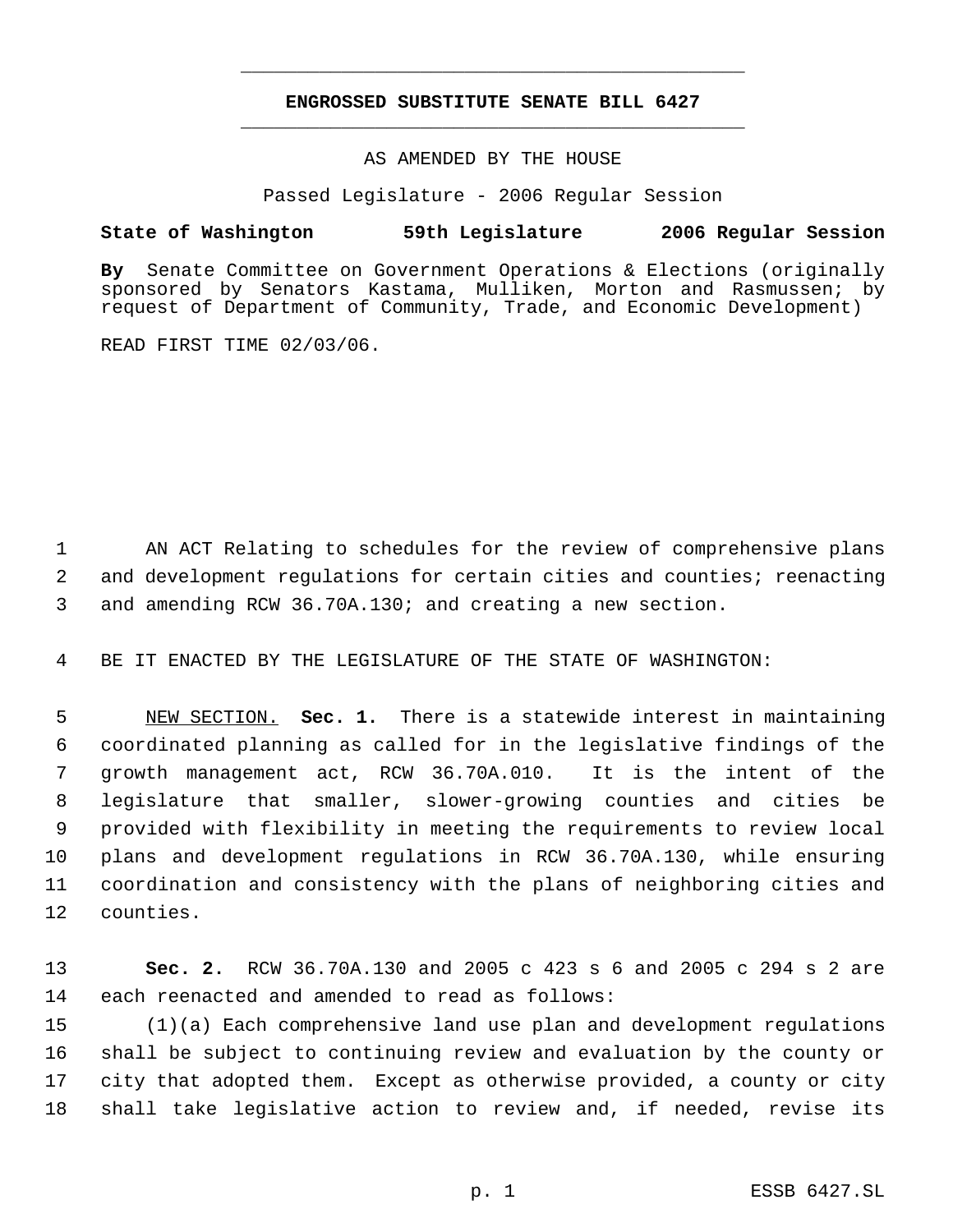comprehensive land use plan and development regulations to ensure the plan and regulations comply with the requirements of this chapter according to the time periods specified in subsection (4) of this section.

 (b) Except as otherwise provided, a county or city not planning under RCW 36.70A.040 shall take action to review and, if needed, revise its policies and development regulations regarding critical areas and natural resource lands adopted according to this chapter to ensure these policies and regulations comply with the requirements of this chapter according to the time periods specified in subsection (4) of this section. Legislative action means the adoption of a resolution or ordinance following notice and a public hearing indicating at a minimum, a finding that a review and evaluation has occurred and identifying the revisions made, or that a revision was not needed and the reasons therefor.

 (c) The review and evaluation required by this subsection may be combined with the review required by subsection (3) of this section. The review and evaluation required by this subsection shall include, but is not limited to, consideration of critical area ordinances and, if planning under RCW 36.70A.040, an analysis of the population allocated to a city or county from the most recent ten-year population forecast by the office of financial management.

 (d) Any amendment of or revision to a comprehensive land use plan shall conform to this chapter. Any amendment of or revision to development regulations shall be consistent with and implement the comprehensive plan.

 (2)(a) Each county and city shall establish and broadly disseminate to the public a public participation program consistent with RCW 36.70A.035 and 36.70A.140 that identifies procedures and schedules whereby updates, proposed amendments, or revisions of the comprehensive plan are considered by the governing body of the county or city no more frequently than once every year. "Updates" means to review and revise, if needed, according to subsection (1) of this section, and the time periods specified in subsection (4) of this section or in accordance with the provisions of subsections (5) and (8) of this section. Amendments may be considered more frequently than once per year under the following circumstances: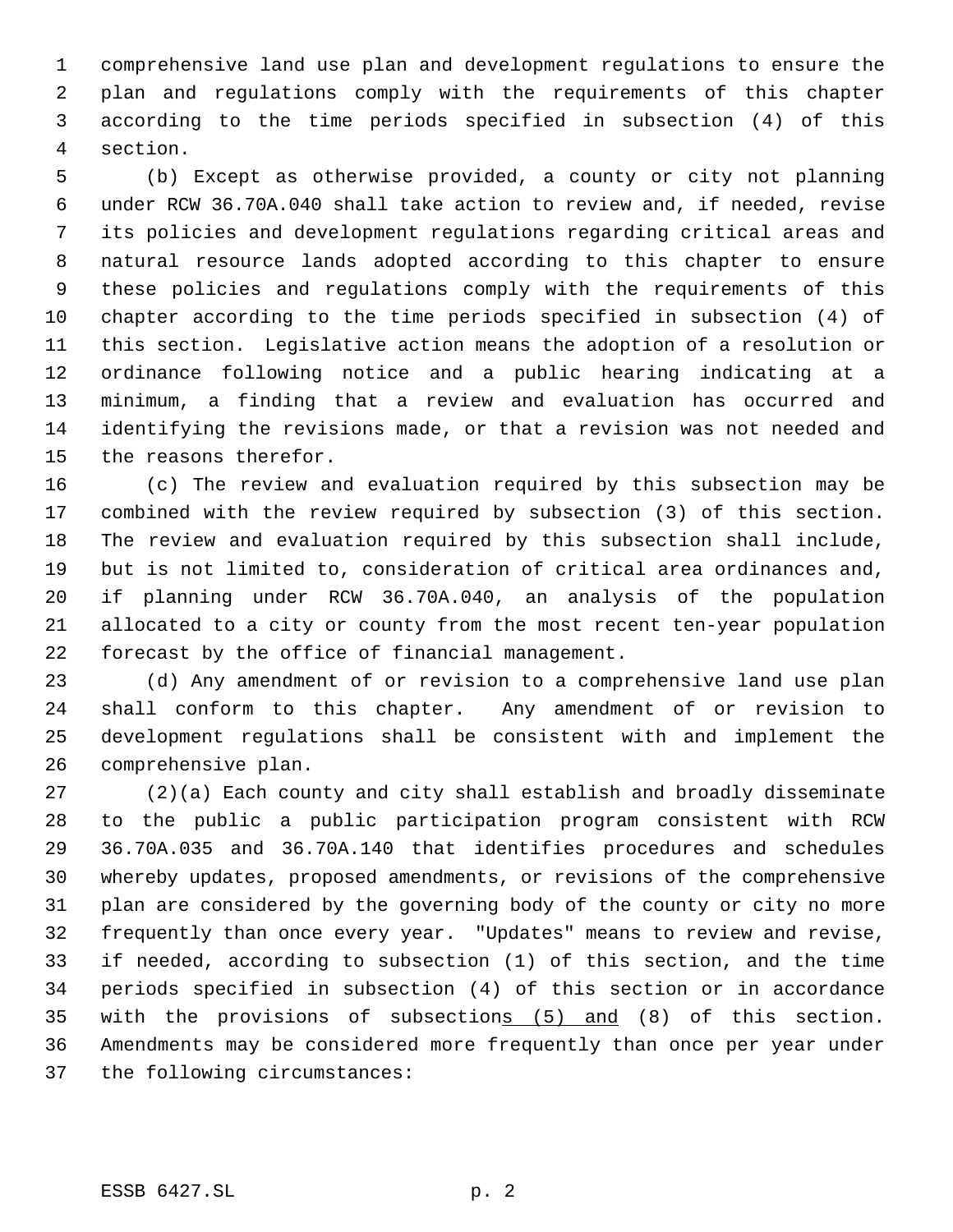(i) The initial adoption of a subarea plan that does not modify the 2 comprehensive plan policies and designations applicable to the subarea; (ii) The adoption or amendment of a shoreline master program under the procedures set forth in chapter 90.58 RCW;

 (iii) The amendment of the capital facilities element of a comprehensive plan that occurs concurrently with the adoption or 7 amendment of a county or city budget;  $((and))$ 

 (iv) Until June 30, 2006, the designation of recreational lands under RCW 36.70A.1701. A county amending its comprehensive plan pursuant to this subsection (2)(a)(iv) may not do so more frequently 11 than every eighteen months; and

 (v) The adoption of comprehensive plan amendments necessary to enact a planned action under RCW 43.21C.031(2), provided that amendments are considered in accordance with the public participation 15 program established by the county or city under this subsection (2)(a) 16 and all persons who have requested notice of a comprehensive plan update are given notice of the amendments and an opportunity to comment.

 (b) Except as otherwise provided in (a) of this subsection, all proposals shall be considered by the governing body concurrently so the cumulative effect of the various proposals can be ascertained. However, after appropriate public participation a county or city may adopt amendments or revisions to its comprehensive plan that conform with this chapter whenever an emergency exists or to resolve an appeal of a comprehensive plan filed with a growth management hearings board or with the court.

 (3)(a) Each county that designates urban growth areas under RCW 36.70A.110 shall review, at least every ten years, its designated urban growth area or areas, and the densities permitted within both the incorporated and unincorporated portions of each urban growth area. In conjunction with this review by the county, each city located within an urban growth area shall review the densities permitted within its boundaries, and the extent to which the urban growth occurring within the county has located within each city and the unincorporated portions of the urban growth areas.

 (b) The county comprehensive plan designating urban growth areas, and the densities permitted in the urban growth areas by the comprehensive plans of the county and each city located within the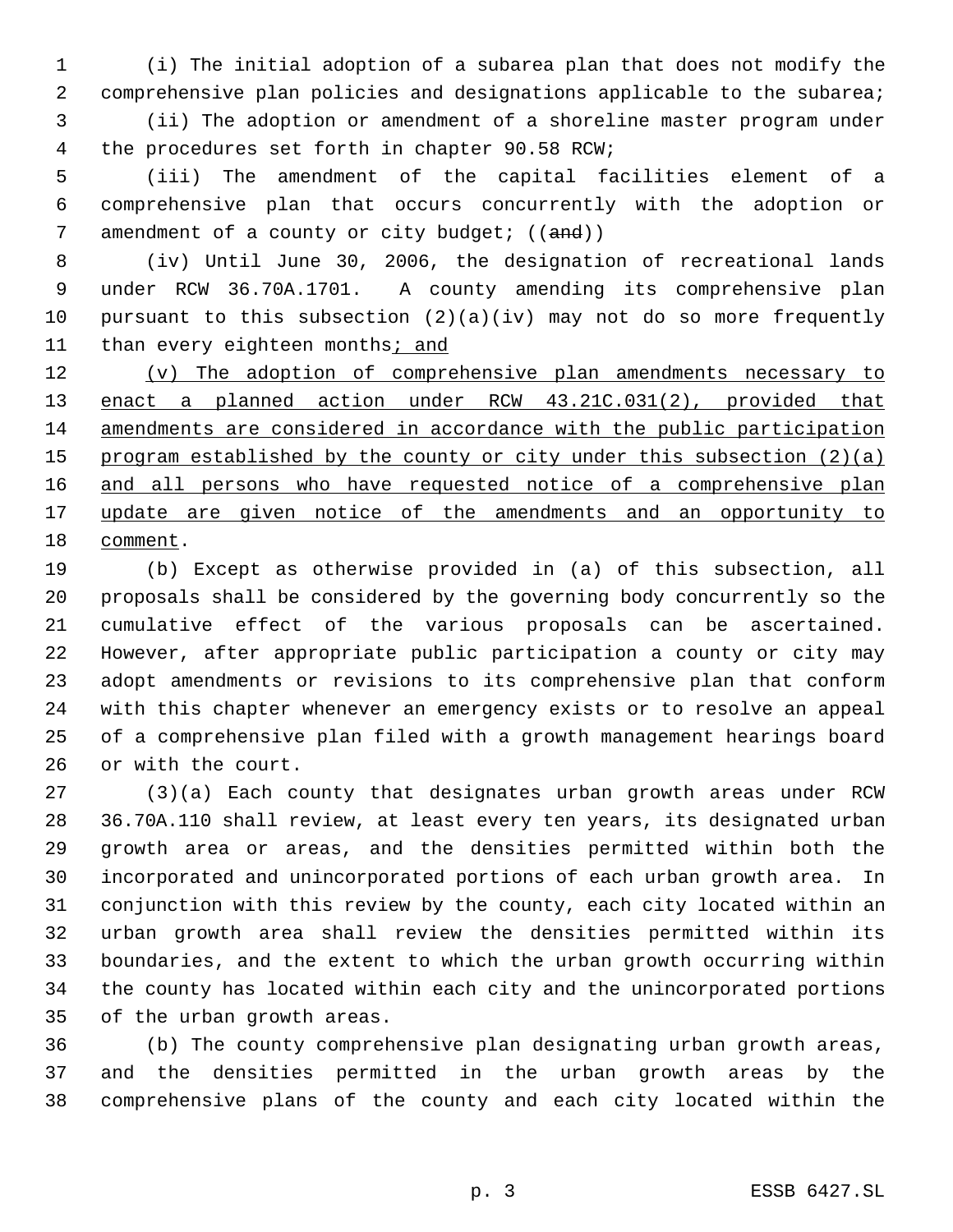urban growth areas, shall be revised to accommodate the urban growth projected to occur in the county for the succeeding twenty-year period. The review required by this subsection may be combined with the review and evaluation required by RCW 36.70A.215.

 (4) The department shall establish a schedule for counties and cities to take action to review and, if needed, revise their comprehensive plans and development regulations to ensure the plan and regulations comply with the requirements of this chapter. Except as provided in subsections (5) and (8) of this section, the schedule established by the department shall provide for the reviews and evaluations to be completed as follows:

 (a) On or before December 1, 2004, and every seven years thereafter, for Clallam, Clark, Jefferson, King, Kitsap, Pierce, Snohomish, Thurston, and Whatcom counties and the cities within those counties;

 (b) On or before December 1, 2005, and every seven years thereafter, for Cowlitz, Island, Lewis, Mason, San Juan, Skagit, and Skamania counties and the cities within those counties;

 (c) On or before December 1, 2006, and every seven years thereafter, for Benton, Chelan, Douglas, Grant, Kittitas, Spokane, and Yakima counties and the cities within those counties; and

 (d) On or before December 1, 2007, and every seven years thereafter, for Adams, Asotin, Columbia, Ferry, Franklin, Garfield, Grays Harbor, Klickitat, Lincoln, Okanogan, Pacific, Pend Oreille, Stevens, Wahkiakum, Walla Walla, and Whitman counties and the cities within those counties.

 (5)(a) Nothing in this section precludes a county or city from conducting the review and evaluation required by this section before the time limits established in subsection (4) of this section. Counties and cities may begin this process early and may be eligible for grants from the department, subject to available funding, if they elect to do so.

 (b) A county that is subject to a schedule established by the department under subsection (4)(b) through (d) of this section and meets the following criteria may comply with the requirements of this section at any time within the thirty-six months following the date established in the applicable schedule: The county has a population of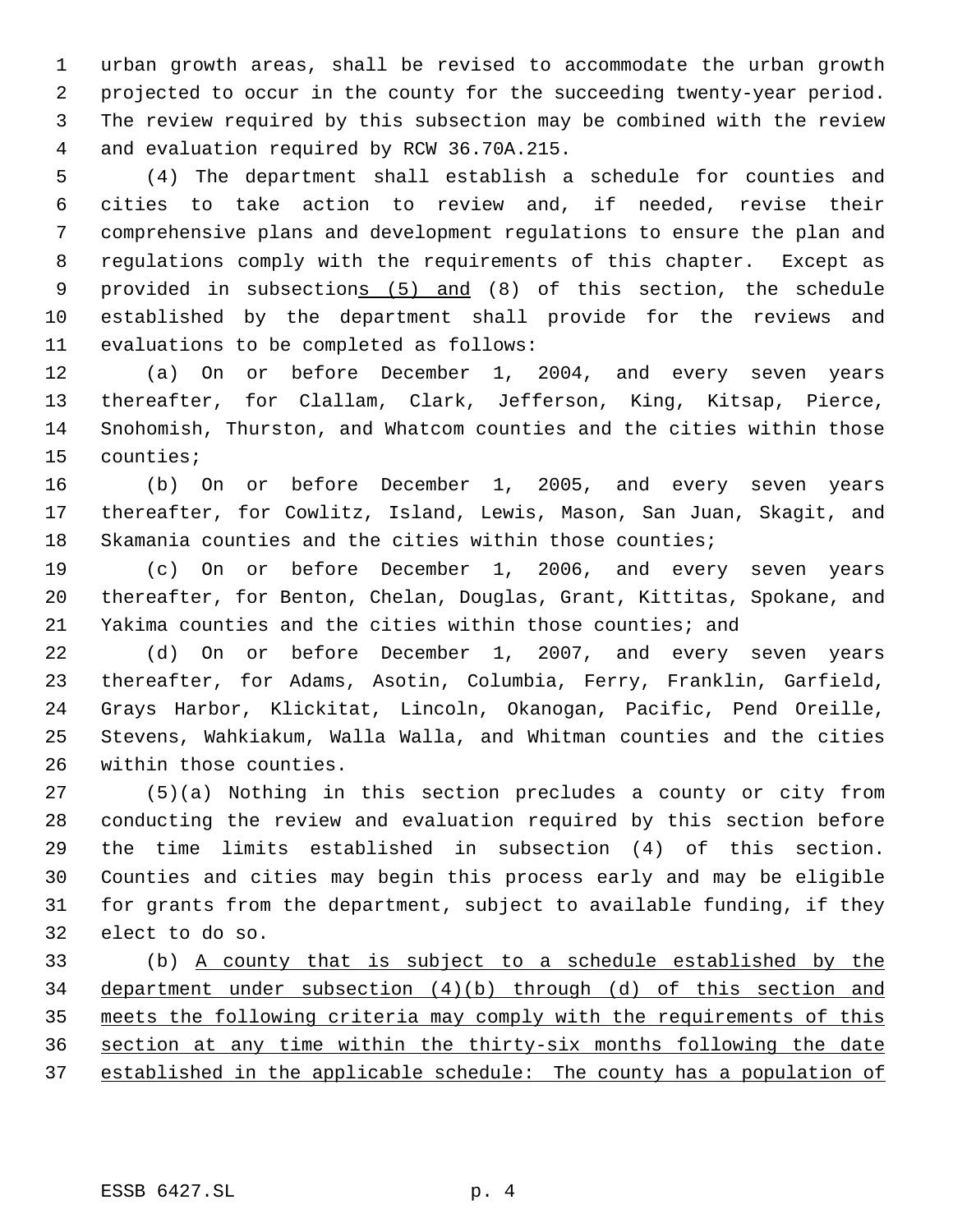less than fifty thousand and has had its population increase by no more 2 than seventeen percent in the ten years preceding the date established 3 in the applicable schedule as of that date.

 (c) A city that is subject to a schedule established by the department under subsection (4)(b) through (d) of this section and meets the following criteria may comply with the requirements of this section at any time within the thirty-six months following the date established in the applicable schedule: The city has a population of 9 no more than five thousand and has had its population increase by the greater of either no more than one hundred persons or no more than seventeen percent in the ten years preceding the date established in 12 the applicable schedule as of that date.

13 (d) State agencies are encouraged to provide technical assistance to the counties and cities in the review of critical area ordinances, comprehensive plans, and development regulations.

 (6) A county or city subject to the time periods in subsection (4)(a) of this section that, pursuant to an ordinance adopted by the county or city establishing a schedule for periodic review of its comprehensive plan and development regulations, has conducted a review and evaluation of its comprehensive plan and development regulations and, on or after January 1, 2001, has taken action in response to that review and evaluation shall be deemed to have conducted the first review required by subsection (4)(a) of this section. Subsequent review and evaluation by the county or city of its comprehensive plan and development regulations shall be conducted in accordance with the time periods established under subsection (4)(a) of this section.

 (7) The requirements imposed on counties and cities under this section shall be considered "requirements of this chapter" under the 29 terms of RCW 36.70A.040(1). Only those counties and cities ( $\frac{1}{2}$  $compliance)$ : (a) Complying with the schedules in this section ((and 31 those counties and cities)  $(i)$  (b) demonstrating substantial progress towards compliance with the schedules in this section for development 33 regulations that protect critical areas; or (c) complying with the extension provisions of subsection (5)(b) or (c) of this section may receive grants, loans, pledges, or financial guarantees from those accounts established in RCW 43.155.050 and 70.146.030. A county or city that is fewer than twelve months out of compliance with the schedules in this section for development regulations that protect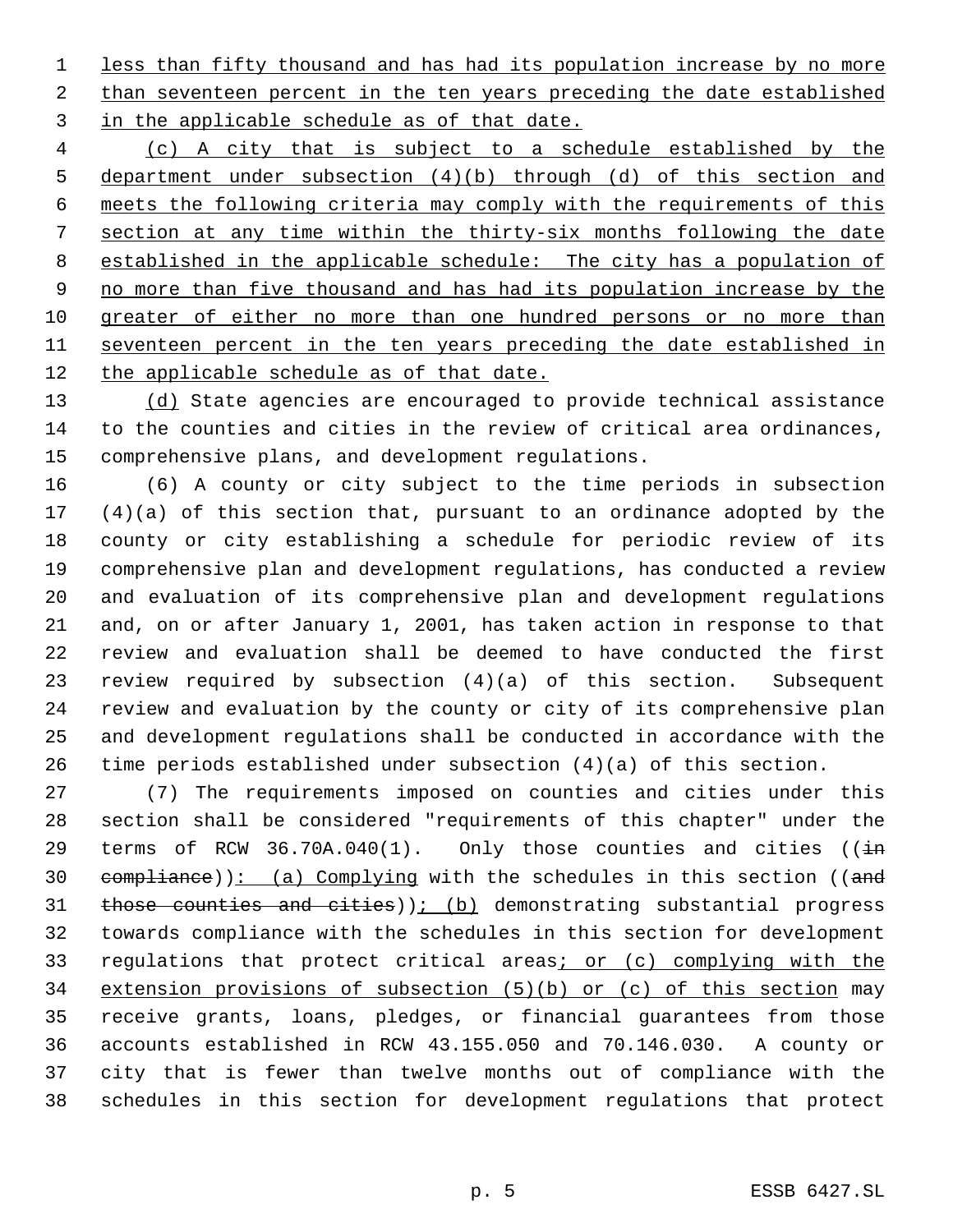1 critical areas is ((deemed to be)) making substantial progress towards compliance. Only those counties and cities in compliance with the schedules in this section may receive preference for grants or loans subject to the provisions of RCW 43.17.250.

 (8) Except as provided in subsection (5)(b) and (c) of this section:

 (a) Counties and cities required to satisfy the requirements of this section according to the schedule established by subsection (4)(b) through (d) of this section may comply with the requirements of this section for development regulations that protect critical areas one year after the dates established in subsection (4)(b) through (d) of 12 this section( $(-)$ );

 (b) Counties and cities complying with the requirements of this section one year after the dates established in subsection (4)(b) through (d) of this section for development regulations that protect critical areas shall be deemed in compliance with the requirements of 17 this section( $(-)$ ); and

 (c) This subsection (8) applies only to the counties and cities specified in subsection (4)(b) through (d) of this section, and only to the requirements of this section for development regulations that protect critical areas that must be satisfied by December 1, 2005, December 1, 2006, and December 1, 2007.

 (9) Notwithstanding subsection (8) of this section and the substantial progress provisions of subsections (7) and (10) of this section, only those counties and cities complying with the schedule in 26 subsection (4) of this section, or the extension provisions of 27 subsection (5)(b) or (c) of this section, may receive preferences for grants, loans, pledges, or financial guarantees from those accounts established in RCW 43.155.050 and 70.146.030.

 (10) Until December 1, 2005, and notwithstanding subsection (7) of this section, a county or city subject to the time periods in subsection (4)(a) of this section demonstrating substantial progress towards compliance with the schedules in this section for its comprehensive land use plan and development regulations may receive grants, loans, pledges, or financial guarantees from those accounts established in RCW 43.155.050 and 70.146.030. A county or city that is fewer than twelve months out of compliance with the schedules in this